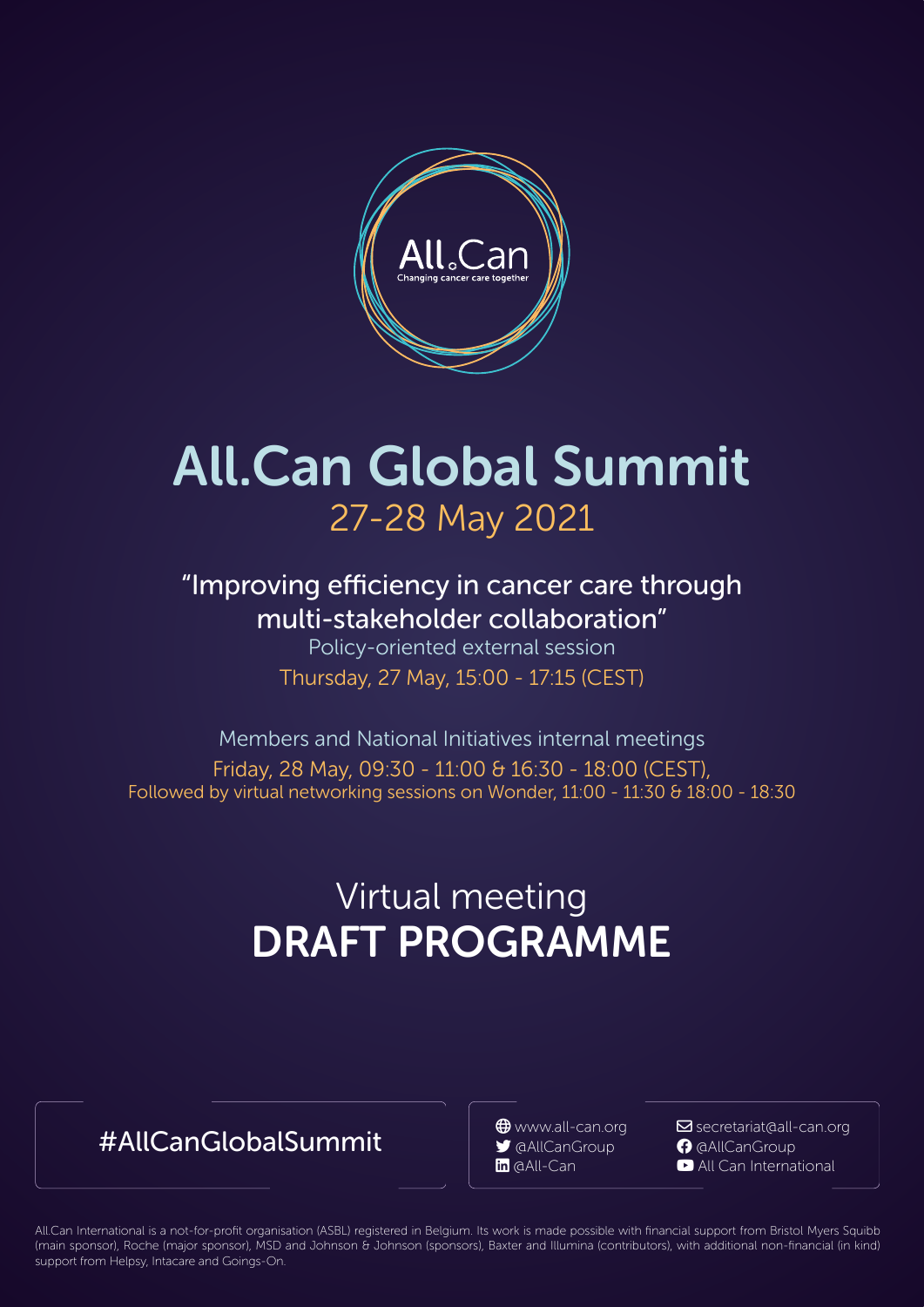# Agenda - 27 May (external meeting)